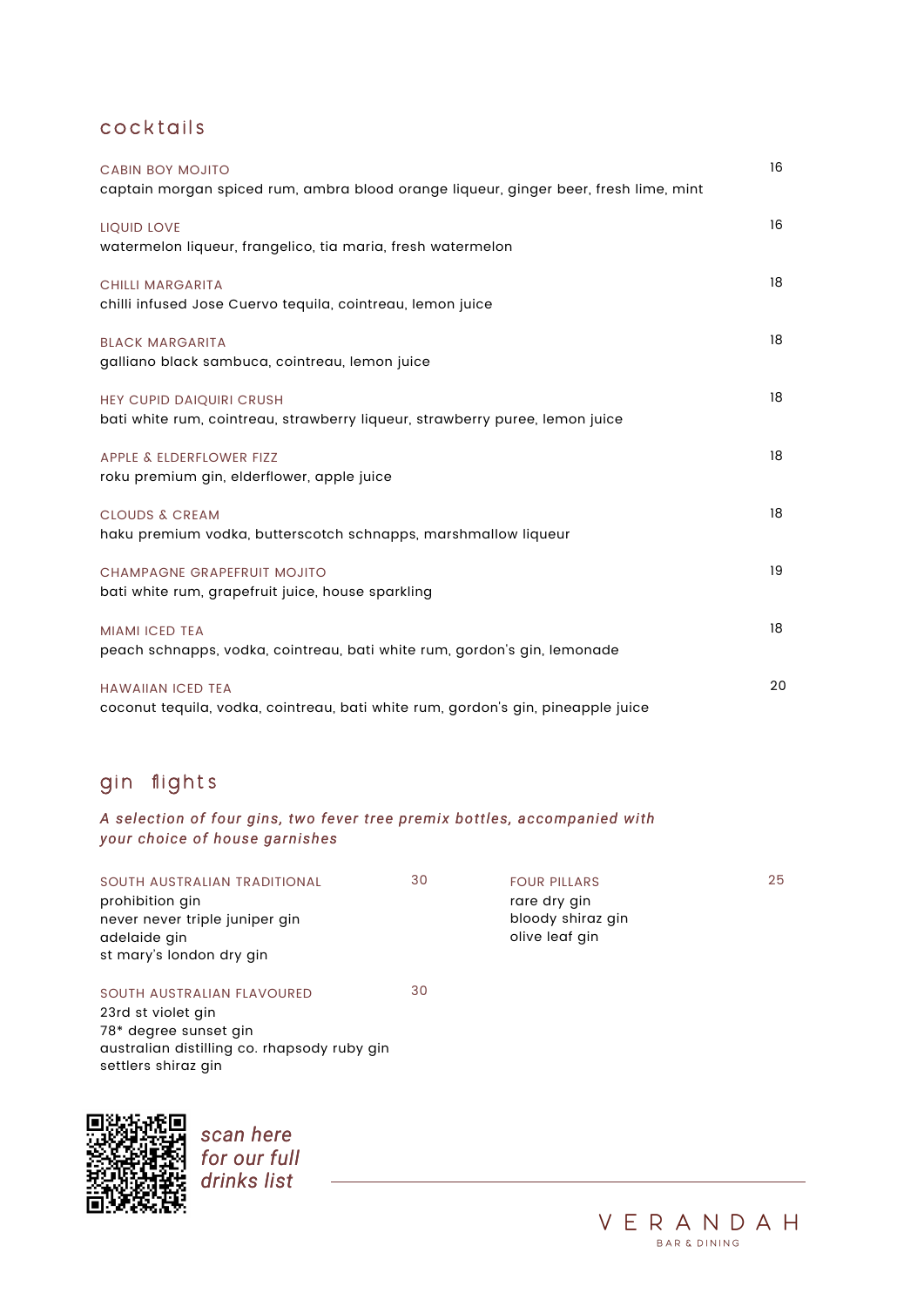# wines by the glass

*penfolds premium wines by the glass under coravin*

| 2021 HESKETH 'WILD AT HEART' ROSE limestone coast, south australia        | 10                      | 15 |
|---------------------------------------------------------------------------|-------------------------|----|
| 2021 SEPPELTSFIELD ROSE (grenache) barossa valley, south australia        | 12                      | 18 |
| 2021 TURKEY FLAT ROSE (mataro, grenache) barossa valley, south australia  | 12                      | 18 |
| 2021 ROCKFORD ALICANTE (alicante bouchet) barossa valley, south australia | 14                      | 21 |
| reds                                                                      |                         |    |
| 2017 NEW ERA BARREL SELECT PINOT adelaide hills, south australia          | 13                      | 20 |
| 2021 KOOYONG 'MASSALE' PINOT NOIR mornington peninsula, victoria          | 14                      | 21 |
| 2021 GEMTREE 'LUNA TEMPRANA' TEMPRANILLO mclaren vale, south australia    | $\mathbf{1}$            | 17 |
| 2019 HUSTLE AND VINE SANGIOVESE mclaren vale, south australia             | 12                      | 18 |
| 2017 BENT CREEK GSM mcLaren vale, south australia                         | 12                      | 18 |
| 2021 SEPPELTSFIELD GRENACHE barossa valley, south australia               | 12                      | 18 |
| 2019 FOX CREEK MERLOT mclaren vale, south australia                       | 11                      | 17 |
| 2005 RESCHKE 'VITULUS' CABERNET SAUVIGNON coonawarra, south australia     | $\mathbf{1}$            | 17 |
| 2018 PATRICK OF COONAWARRA CABERNET SAUVIGNON coonawarra, south australia | 12                      | 18 |
| 2020 GIBSON 'THE SMITHY' SHIRAZ CABERNET barossa valley, south australia  | 15                      | 22 |
| 2019 WYNNS BLACK LABEL CABERNET SAUVIGNON coonawarra, south australia     | 16                      | 25 |
| 2019 HESKETH 'MIDDAY SOMEWHERE' SHIRAZ limestone coast, south australia   | 10                      | 15 |
| 2020 EDEN HALL 'SPRINGTON' SHIRAZ barossa valley, south australia         | $\overline{\mathbf{1}}$ | 17 |
| 2019 PIKES 'STONECUTTER'S' SHIRAZ clare valley, south australia           | $\mathbf{1}$            | 17 |
| 2020 TORBRECK 'WOODCUTTER'S' SHIRAZ barossa valley, south australia       | 13                      | 20 |
| 2020 MOLLYDOOKER THE BOXER' SHIRAZ mclaren vale, south australia          | 4                       | 21 |
| 2018 PENFOLDS BIN 28 KALIMNA SHIRAZ barossa valley, south australia       | 20                      | 32 |
| 2018 PENFOLDS BIN 128 COONAWARRA SHIRAZ coonawarra, south australia       | 26                      | 42 |
|                                                                           |                         |    |

| sparkling                                                                                    | <b>150ML</b>      | <b>250ML</b> |
|----------------------------------------------------------------------------------------------|-------------------|--------------|
| NV INNOCENT BYSTANDER PROSECCO king vallery, victoria (on tap)                               | 10                |              |
| 2020 GRANT BURGE MOSCATO ROSA barossa valley, south australia                                | 10                | 15           |
| 2020 GRANT BURGE MOSCATO barossa valley, south australia                                     | 10 <sup>°</sup>   | 15           |
| NV HANCOCK AND HANCOCK SPARKLING SHIRAZ mclaren vale, south australia                        | 12                |              |
| NV CANTI PROSECCO calabria, italy                                                            | $\mathbf{1}$      |              |
| 2021 HOWARD VINEYARD adelaide hills, south australia                                         | 11                |              |
| NV CATLIN 'ASTRIA' BLANC DE BLANCS adelaide hills, south australia                           | 12                |              |
| NV JOSEPH CHROMY CUVEE tasmania, australia                                                   | 15                |              |
| whites                                                                                       |                   |              |
| 2021 SHUT THE GATE 'ROSIE'S PATCH' WATERVALE RIESLING clare valley, south australia          | 11                | 17           |
| 2021 MITCHELL WATERVALE RIESLING clare valley, south australia                               | 12                | 18           |
| 2021 ROCKFORD RIESLING eden valley, south australia                                          | 14                | 21           |
| 2020 PENFOLDS BIN 51 RIESLING eden valley, south australia                                   | 17                | 26           |
| 2021 LONGVIEW 'QUEENIE' PINOT GRIGIO adelaide hills, south australia                         | 11                | 17           |
| 2021 LOBETHAL ROAD PINOT GRIS adelaide hills, south australia                                | 12                | 18           |
| 2021 HESKETH 'BRIGHT YOUNG THINGS' SAUVIGNON BLANC limestone coast, south australia          | 10                | 15           |
| 2021 NEPENTHE SAUVIGNON BLANC adelaide hills, south australia (on tap)                       | $\mathbf{1}$      | 16           |
| 2021 VILLA MARIA 'CELLAR SELECTION' SAUVIGNON BLANC malborough, new zealand                  | 12                | 18           |
| 2021 SHAW & SMITH SAUVIGNON BLANC adelaide hills, south australia                            | 14                | 22           |
| 2021 HENSCHKE 'SASS THE TAILOR' PINOT GRIS BLEND eden valley adelaide hills, south australia | $12 \overline{ }$ | 18           |
| 2019 FOX GORDON FIANO adelaide hills, south australia                                        | $12 \overline{ }$ | 18           |
| 2019 GOLDING 'EXCHANGE' CHARDONNAY adelaide hills, south australia                           | $\mathbf{1}$      | 17           |
| 2020 SEPPELTS 'JALUKA' CHARDONNAY henty, victoria                                            | 12                | 18           |
| 2017 PENFOLDS BIN 311 CHARDONNAY tumbarumba, new south wales                                 | 18                | 27           |

*vintages subject to availability\**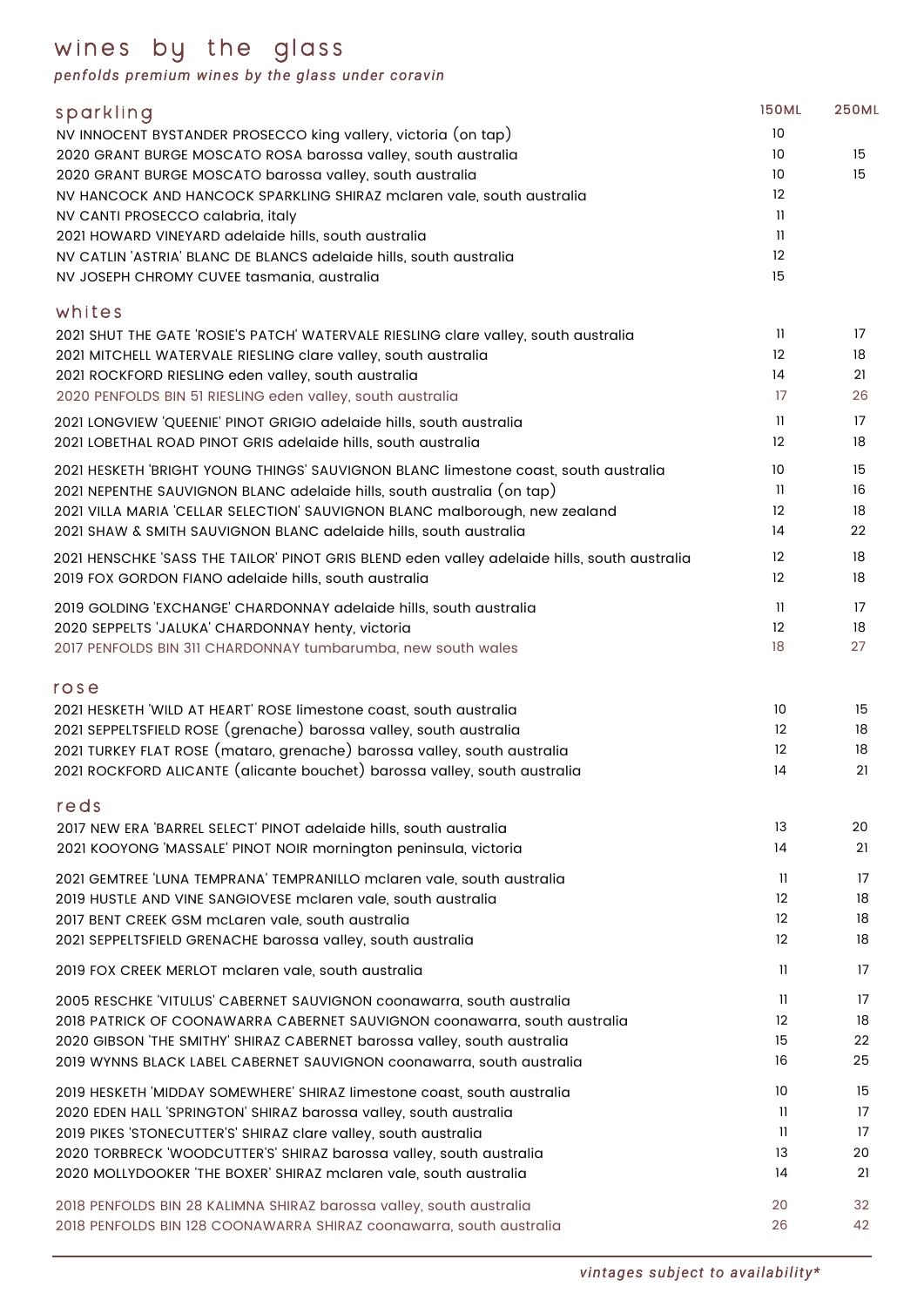| sparkling                                                                                                                                                                                               | <b>BOTTLE</b>  |
|---------------------------------------------------------------------------------------------------------------------------------------------------------------------------------------------------------|----------------|
| 2020 GRANT BURGE MOSCATO barossa valley, south australia<br>2020 GRANT BURGE MOSCATO ROSA barossa valley, south australia<br>2021 SEPPELTSFIELD VILLAGE MOSCATO barossa valley, south australia (500ml) | 42<br>42<br>45 |
| NV HANCOCK AND HANCOCK SPARKLING SHIRAZ mclaren vale, south australia                                                                                                                                   | 52             |
| NV TURKEY FLAT SPARKLING SHIRAZ barossa valley, south australia                                                                                                                                         | 95             |
| NV CANTI PROSECCO calabria, italy                                                                                                                                                                       | 42             |
| 2021 HOWARD VINEYARD adelaide hills, south australia                                                                                                                                                    | 48             |
| NV CATLIN 'ASTRIA' BLANC DE BLANC adelaide hills, south australia                                                                                                                                       | 50             |
| NV JOSEPH CHROMY CUVEE tasmania, australia                                                                                                                                                              | 62             |
| NV GEORGE JENSEN SPARKLING ROSE tasmania, australia                                                                                                                                                     | 75<br>99       |
| NV MUMM 'GRAND CORDON' champagne, france<br>NV PENFOLDS THIENOT BRUT ROSE champagne, france                                                                                                             | 130            |
| NV VEUVE CLIQUOT 'YELLOW LABEL' champagne, france                                                                                                                                                       | 140            |
| NV BOLLINGER 'SPECIAL CUVEE' champagne, france                                                                                                                                                          | 150            |
| 2015 POL ROGER VINTAGE champagne, france                                                                                                                                                                | 200            |
| whites                                                                                                                                                                                                  |                |
| 2021 SHUT THE GATE 'ROSIE'S PATCH' WATERVALE RIESLING clare valley, south australia                                                                                                                     | 48             |
| 2021 MITCHELL WATERVALE RIESLING clare valley, south australia                                                                                                                                          | 50             |
| 2021 SHAW AND SMITH RIESLING adelaide hills, south australia                                                                                                                                            | 60<br>58       |
| 2021 ROCKFORDS RIESLING eden valley, south australia<br>2020 PENFOLDS BIN 51 RIESLING eden valley, south australia                                                                                      | 72             |
| 2021 LONGVIEW 'QUEENIE' PINOT GRIGIO adelaide hills, south australia                                                                                                                                    | 48             |
| 2021 LOBETHAL ROAD PINOT GRIS adelaide hills, south australia                                                                                                                                           | 50             |
| 2021 NEPENTHE SAUVIGNON BLANC adelaide hills, south australia (on tap)                                                                                                                                  | 500ml 30       |
| 2021 NEPENTHE SAUVIGNON BLANC adelaide hills, south australia (on tap)                                                                                                                                  | 1000ml 55      |
| 2021 HESKETH 'BRIGHT YOUNG THINGS' SAUVIGNON BLANC limestone coast, south australia                                                                                                                     | 42             |
| 2021 VILLA MARIA 'CELLAR SELECTION' SAUVIGNON BLANC malborough, new zealand                                                                                                                             | 50             |
| 2021 SHAW & SMITH SAUVIGNON BLANC adelaide hills, south australia                                                                                                                                       | 58             |
| 2021 CLOUDY BAY SAUVIGNON BLANC malborough, new zealand                                                                                                                                                 | 85             |
| 2019 FOX GORDON FIANO adelaide hills, south australia                                                                                                                                                   | 50             |
| 2021 CAPE MENTELLE SAUVIGNON BLANC SEMILLON margaret river, western australia                                                                                                                           | 52             |
| 2021 HENSCHKE 'SASS THE TAILOR' PINOT GRIS BLEND eden valley, south australia                                                                                                                           | 52             |
| 2019 ROCKFORD 'LOCAL GROWERS' SEMILLON barossa valley, south australia                                                                                                                                  | 58             |
| 2019 GOLDING 'EXCHANGE' CHARDONNAY adelaide hills, south australia                                                                                                                                      | 48             |
| 2020 SEPPELTS 'JALUKA' CHARDONNAY henty, victoria                                                                                                                                                       | 52             |
| 2018 WILLIAM FEVRE AC CHABLIS burgundy, france                                                                                                                                                          | 75<br>85       |
| 2021 SHAW AND SMITH 'M3' CHARDONNAY adelaide hills, south australia<br>2017 PENFOLDS BIN 311 CHARDONNAY tumbarumba, new south wales                                                                     | 78             |
| 2018 PENFOLDS BIN A CHARDONNAY adelaide hills, south australia                                                                                                                                          | 180            |
| 2017 PENFOLDS YATTARNA CHARDONNAY blend of regions, australia                                                                                                                                           | 240            |
| rose                                                                                                                                                                                                    |                |
| 2021 HESKETH 'WILD AT HEART' ROSE limestone coast, south australia                                                                                                                                      | 42             |
| 2021 SEPPELTSFIELD ROSE (grenache) barossa valley, south australia                                                                                                                                      | 50             |
| 2021 TURKEY FLAT ROSE (mataro, grenache) barossa valley, south australia                                                                                                                                | 50             |

 ROCKFORD ALICANTE (alicante bouchet) barossa valley, south australia 60 CHATEAU DES FERRAGES 'ROUMERY' ROSE (grenache blend) cotes de provence, france 60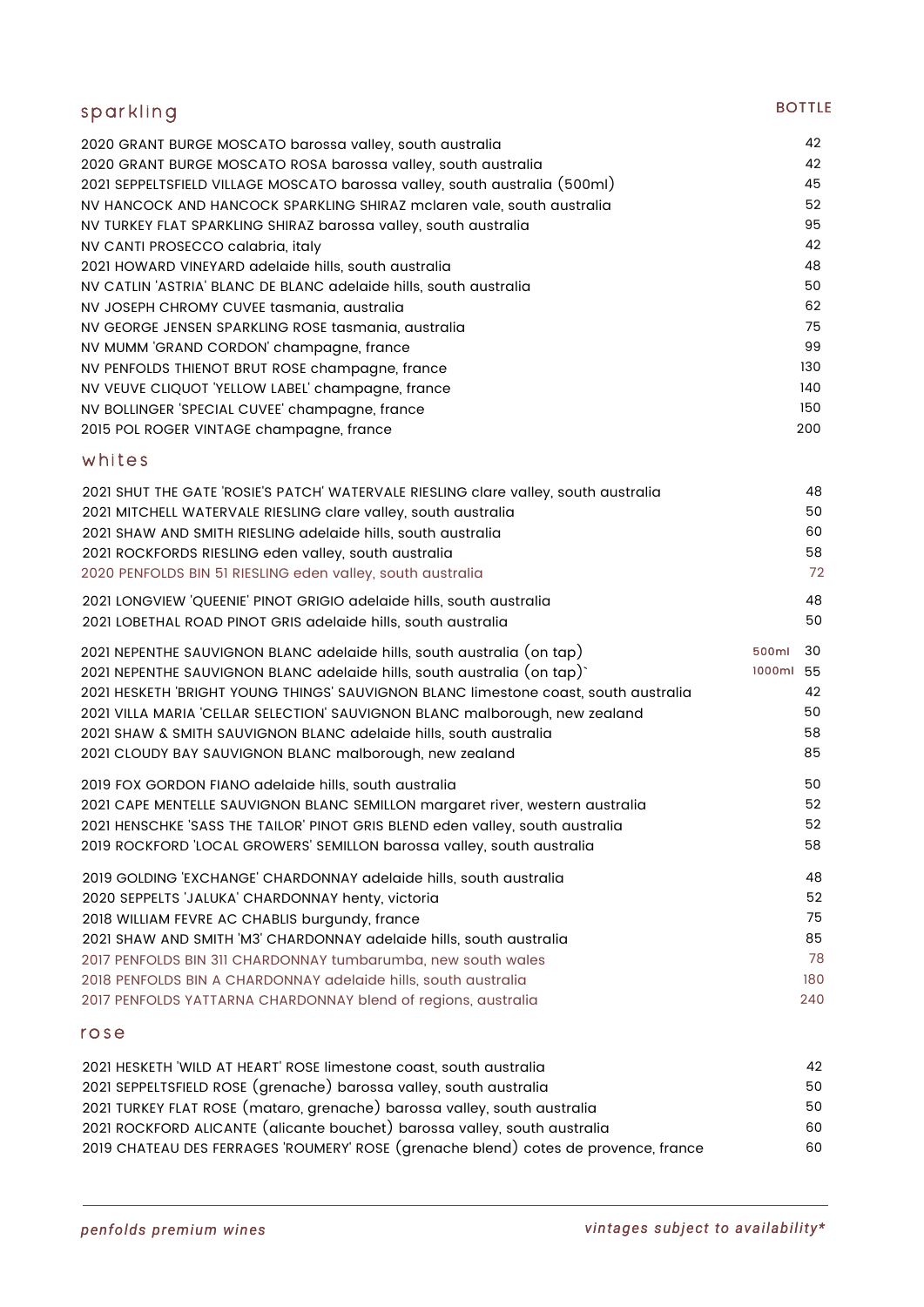#### BOTTLE

## reds

*vintages subject to availability\**

| 2017 NEW ERA BARREL SELECT PINOT adelaide hills, south australia              | 58 |
|-------------------------------------------------------------------------------|----|
| 2019 BAY OF SHOALS PINOT NOIR kangaroo island, south australia                | 58 |
| 2021 KOOYONG 'MASSALE' PINOT NOIR mornington peninsula, victoria              | 60 |
| 2021 SHAW AND SMITH PINOT NOIR adelaide hills, south australia                | 85 |
| 2020 PENFOLDS BIN 23 PINOT NOIR blend of regions, australia                   | 85 |
| 2017 BENT CREEK GSM mclaren vale, south australia                             | 50 |
| 2021 SEPPELTSFIELD GRENACHE barossa valley, south australia                   | 50 |
| 2018 TORBRECK 'THE STEADING' GSM barossa valley, south australia              | 85 |
| 2020 YANGARRA 'OLD VINE' GRENACHE mclaren vale, south australia               | 85 |
| 2020 ALAMOS MALBEC mendoza, argentina                                         | 45 |
| 2021 GEMTREE LUNA TEMPRANA' TEMPRANILLO mclaren vale, south australia         | 48 |
| 2019 HUSTLE AND VINE SANGIOVESE mclaren vale, south australia                 | 50 |
| 2019 DE GIORGIO MONTEPULCIANO limestone coast, south australia                | 55 |
| 2021 SEPPELTSFIELD NERO D'AVOLA barossa valley, south australia               | 55 |
| 2017 GREENOCK CREEK MATARO barossa valley, south australia                    | 72 |
| 2019 FOX CREEK MERLOT mclaren vale, south australia                           | 48 |
| 2019 MOLLYDOOKER THE SCOOTER' MERLOT mclaren vale, south australia            | 60 |
| 2005 RESCHKE 'VITULUS' CABERNET SAUVIGNON coonawarra, south australia         | 48 |
| 2018 PATRICK OF COONAWARRA CABERNET SAUVIGNON coonawarra, south australia     | 52 |
| 2018 MAJELLA CABERNET SAUVIGNON coonawarra, south australia                   | 70 |
| 2019 WYNNS BLACK LABEL CABERNET SAUVIGNON coonawarra, south australia         | 70 |
| 2020 MOLLYDOOKER 'GIGGLEPOT' CABERNET SAUVIGNON mclaren vale, south australia | 95 |

| 2017 D'ARENBERG 'COPPERMINE ROAD' CABERNET SAUVIGNON mclaren vale, south australia | 125 |
|------------------------------------------------------------------------------------|-----|
| 2013 GRANT BURGE 'SHADRACH' CABERNET SAUVIGNON barossa valley, south australia     | 140 |
| 2017 PENFOLDS BIN 407 CABERNET SAUVIGNON south australia                           | 170 |
| 2018 PENFOLDS BIN 407 CABERNET SAUVIGNON south australia                           | 180 |
| 2019 PENFOLDS BIN 407 CABERNET SAUVIGNON south australia                           | 180 |
| 2015 PENFOLDS BIN 707 CABERNET SAUVIGNON south australia                           | 750 |
| 2016 PENFOLDS BIN 707 CABERNET SAUVIGNON south australia                           | 850 |
| 2020 GIBSON THE SMITHY' SHIRAZ CABERNET barossa valley, south australia            | 62  |
| 2018 ROCKFORD 'ROD AND SPUR' SHIRAZ CABERNET barossa valley, south australia       | 90  |
| 2017 HENSCHKE 'KEYNETON ESTATE' SHIRAZ BLEND eden valley, south australia          | 96  |
| 2009 WOLF BLASS BLACK LABEL CABERNET SHIRAZ MALBEC south qustralia                 | 200 |
| 2015 PENFOLDS BIN 389 CABERNET SHIRAZ south qustralia                              | 170 |
| 2016 PENFOLDS BIN 389 CABERNET SHIRAZ south australia                              | 170 |
| 2017 PENFOLDS BIN 389 CABERNET SHIRAZ south australia                              | 170 |
| 2018 PENFOLDS BIN 389 CABERNET SHIRAZ south australia                              | 170 |
| 2019 PENFOLDS BIN 389 CABERNET SHIRAZ south australia                              | 170 |

*penfolds premium wines*